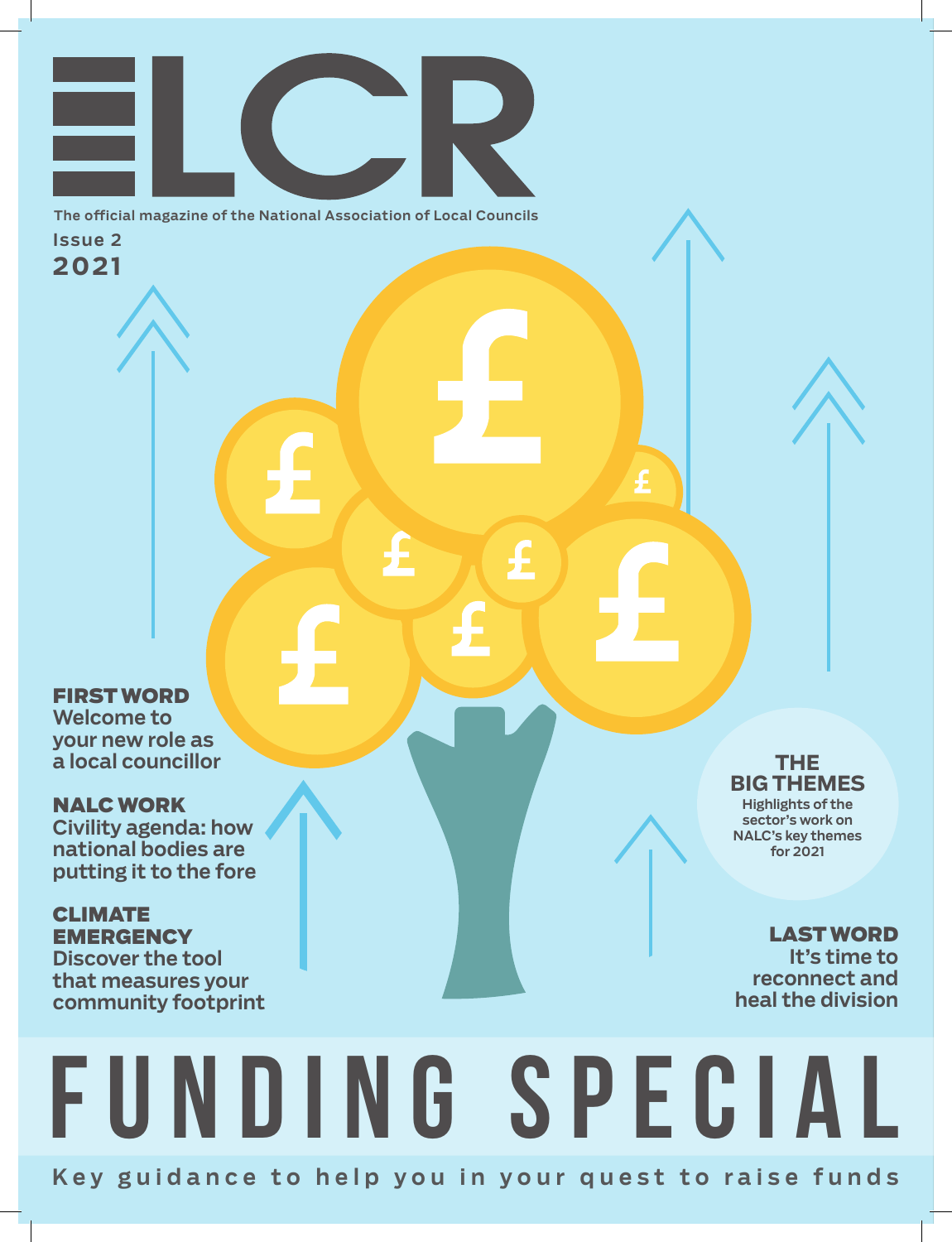

# Understanding almshouses

With a national lack of affordable housing, Nick Phillips, chief executive officer at The Almshouse Association, says it is important that councillors understand and support the almshouse model, which can bring many benefits to their local communities